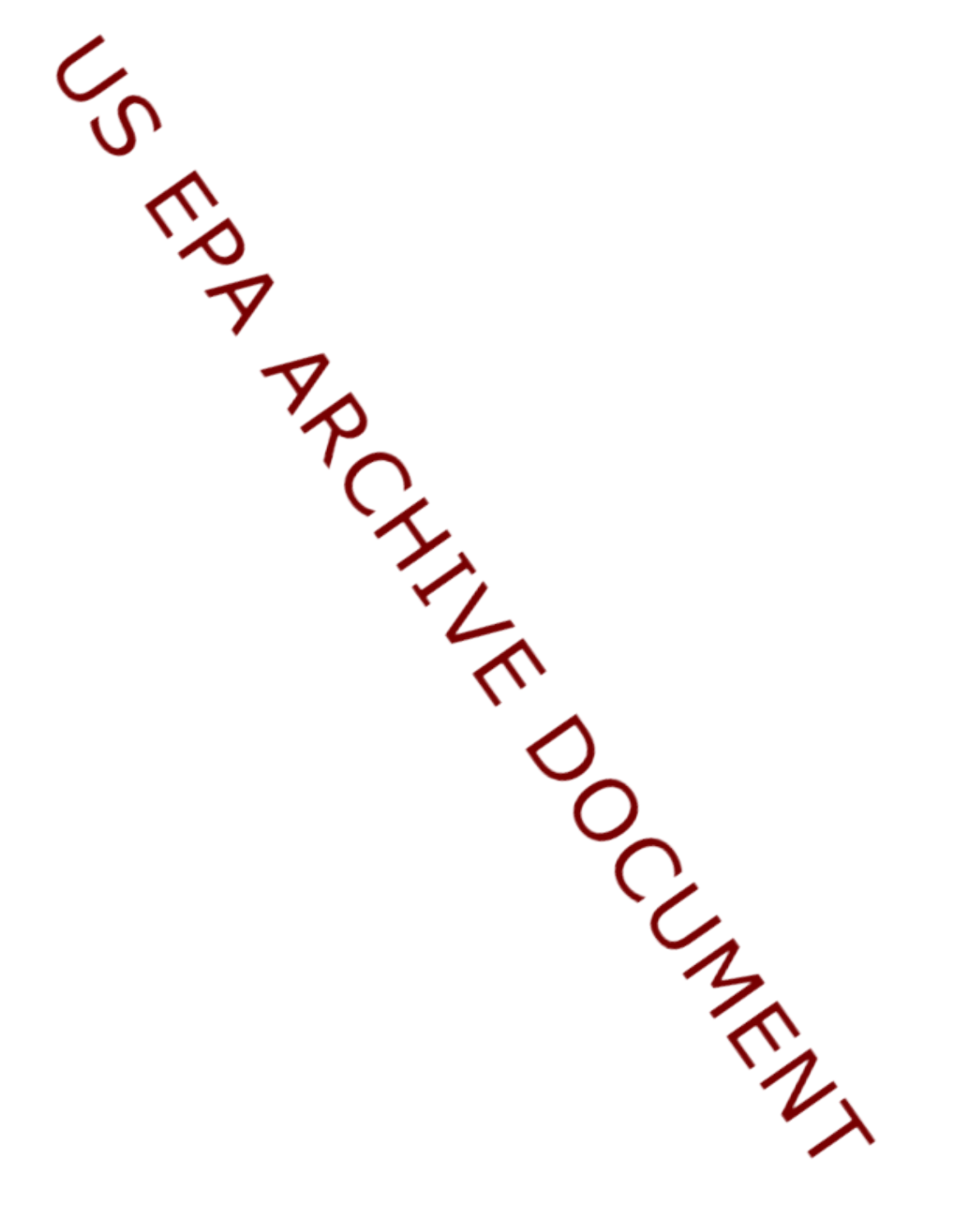# **Consumer Factsheet on: ETHYLENE DIBROMIDE**

#### [List of Contaminants](http://www.epa.gov/safewater/hfacts.html)

 As part of the Drinking Water and Health pages, this fact sheet is part of a larger publication: **National Primary Drinking Water Regulations** 

 States Environmental Protection Agency (EPA). This is a factsheet about a chemical that may be found in some public or private drinking water supplies. It may cause health problems if found in amounts greater than the health standard set by the United

#### **What is EDB and how is it used?**

Ethylene dibromide (EDB) is a colorless, heavy organic liquid with a mildly sweet chloroform-like odor. Ethylene dibromide is mainly used in anti-knock gasoline mixtures, particularly in aviation fuel. Other uses include: as a solvent for resins, gums, and waxes; in waterproofing preparations; in making dyes and drugs; and as a pesticide for grains and fruit.

 The list of trade names given below may help you find out whether you are using this chemical at home or work.

#### **Trade Names and Synonyms:**

 Dowfume W 85 EDB Glycol dibromide Bromofume Aadibroom Iscobrome-D Nefis **Pestmaster** EDB-85 Soilbrom Soilfume Kopfume

# **Why is EDB being Regulated?**

 based solely on possible health risks and exposure, are called Maximum Contaminant Level Goals. In 1974, Congress passed the Safe Drinking Water Act. This law requires EPA to determine safe levels of chemicals in drinking water which do or may cause health problems. These non-enforceable levels,

The MCLG for EDB has been set at zero because EPA believes this level of protection would not cause any of the potential health problems described below.

 Based on this MCLG, EPA has set an enforceable standard called a Maximum Contaminant Level (MCL). MCLs are set as close to the MCLGs as possible, considering the ability of public water systems to detect and remove contaminants using suitable treatment technologies.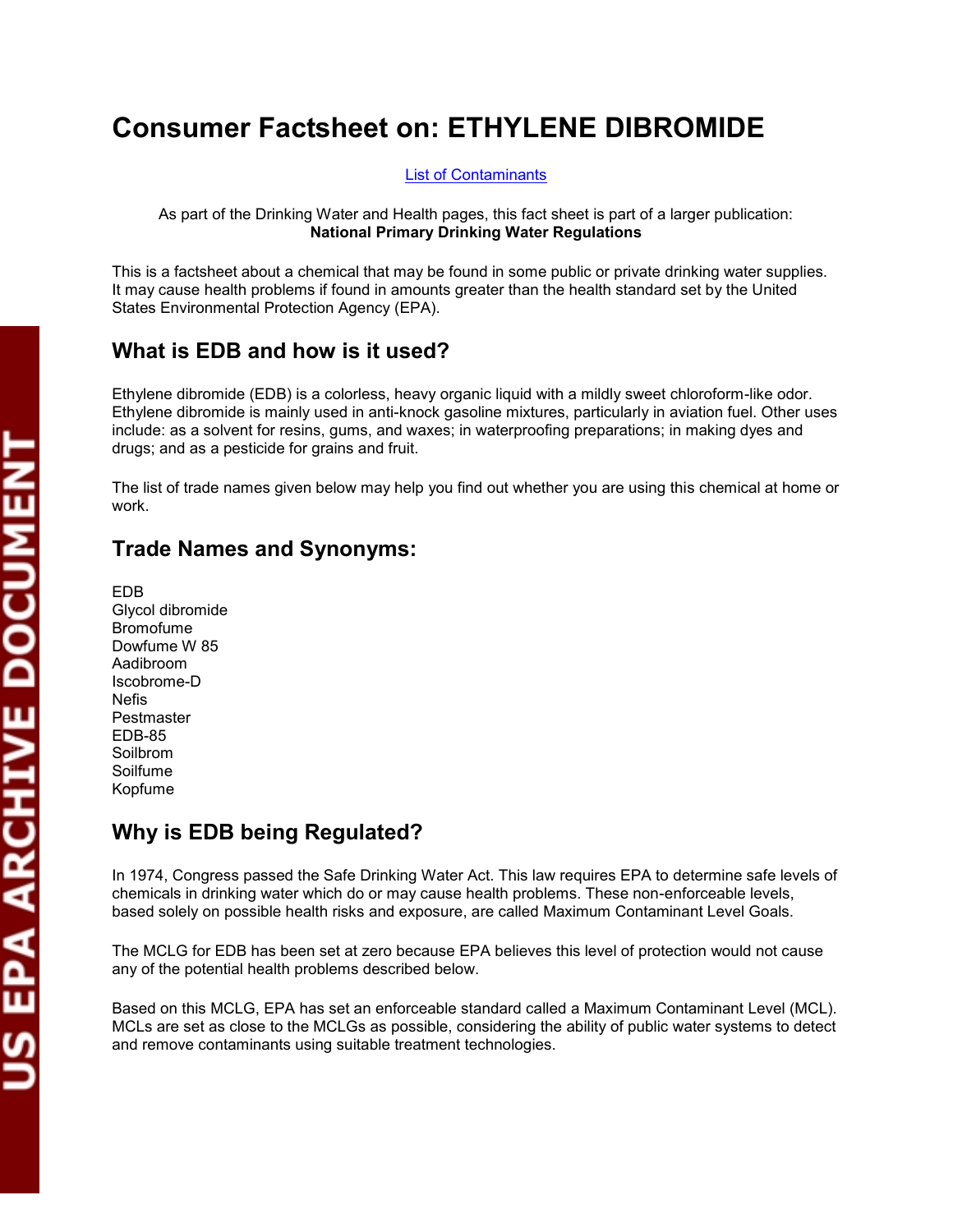contaminant should it occur in drinking water. The MCL has been set at 0.05 parts per billion (ppb) because EPA believes, given present technology and resources, this is the lowest level to which water systems can reasonably be required to remove this

These drinking water standards and the regulations for ensuring these standards are met, are called National Primary Drinking Water Regulations. All public water supplies must abide by these regulations.

#### **What are the Health Effects?**

 Short-term: EPA has found EDB to potentially cause the following health effects when people are and adrenal glands, along with significant reproductive system toxicity, particularly the testes. exposed to it at levels above the MCL for relatively short periods of time: damage to the liver, stomach,

Long-term: EDB has the potential to cause the following effects from a lifetime exposure at levels above the MCL: damage to the respiratory system, nervous system, liver, heart, and kidneys; cancer.

# **How much EDB is produced and released to the environment?**

 EDB is released during the use, storage, and transport of leaded gasoline, as well as during any spills; from its former use as a pesticide; wastewater and emissions from processes and waste waters of the chemical industries that use it.

From 1987 to 1993, according to the Toxics Release Inventory EDB releases to land and water totalled over 3,000 lbs. These releases were primarily from petroleum refineries. The largest of these releases occurred in California and Missouri.

# **What happens to EDB when it is released to the environment?**

 When spilled on land or applied to land during soil fumigation, ethylene dibromide may leach to groundwater. Its persistence can vary greatly from soil to soil, from a few weeks to as much as 19 years.

 EDB released to water will mainly evaporate. It can be degraded by microbes and chemical reaction in some types of groundwater. It does not tend to accumulate in aquatic life.

#### **How will EDB be Detected in and Removed from My Drinking Water?**

 Yhe regulation for EDB became effective in 1992. Between 1993 and 1995, EPA required your water supplier to collect water samples every 3 months for one year and analyze them to find out if EDB is contaminant. present above 0.01 ppb. If it is present above this level, the system must continue to monitor this

If contaminant levels are found to be consistently above the MCL, your water supplier must take steps to reduce the amount of EDB so that it is consistently below that level. The following treatment methods have been approved by EPA for removing EDB: Granular activated charcoal.

# **How will I know if EDB is in my drinking water?**

 If the levels of EDB exceed the MCL, 0.05 ppb, the system must notify the public via newspapers, radio, required to prevent serious risks to public health. TV and other means. Additional actions, such as providing alternative drinking water supplies, may be